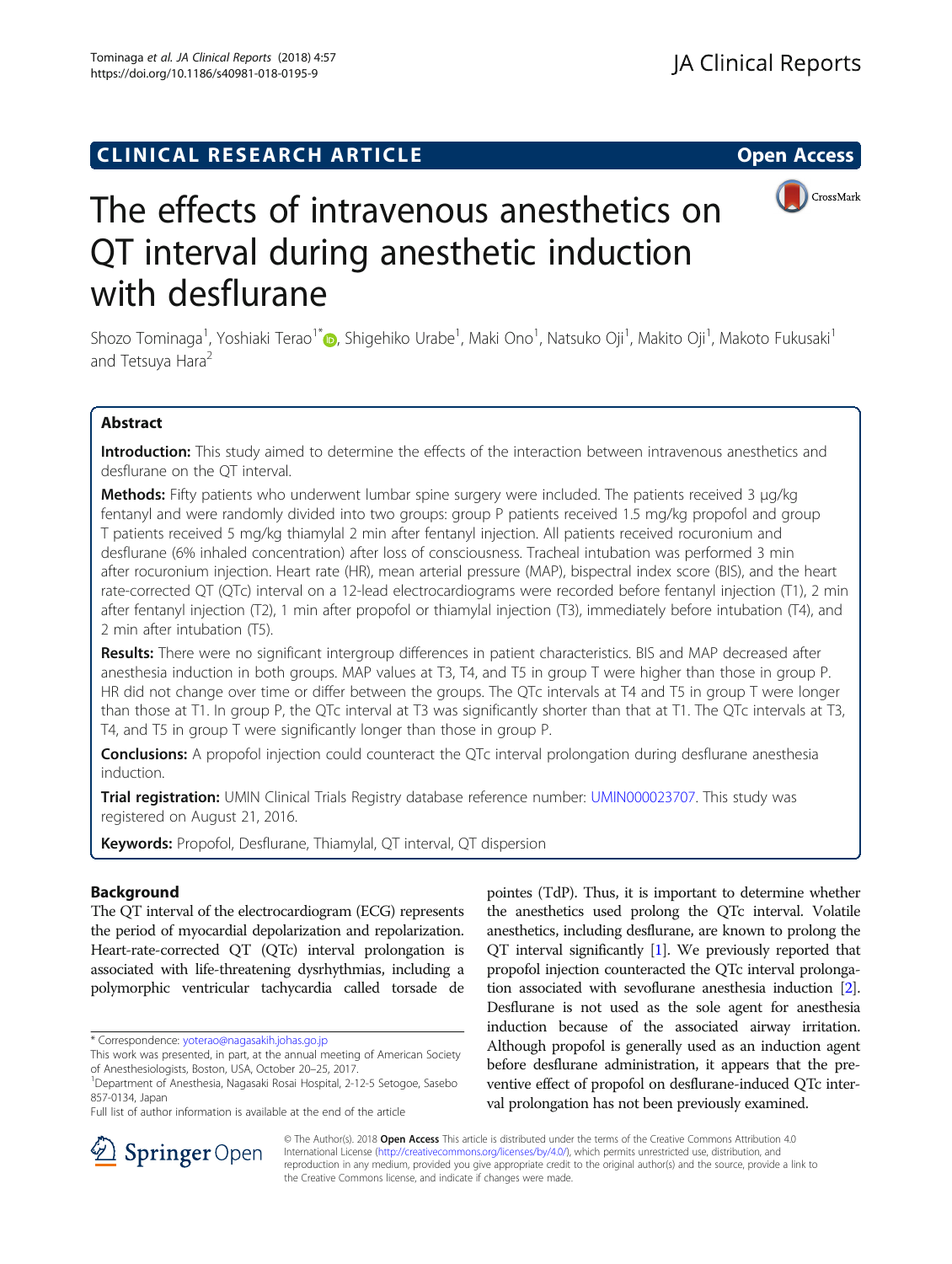QT dispersion (QTD), the difference between the maximum and minimum QT intervals on the 12-lead ECG, is considered a measure of left ventricular repolarization inhomogeneity, which could serve as an electrophysiological index for an increased risk of ventricular dysrhythmia [[3](#page-5-0)]. Increased QTD is a sign of heterogeneous repolarization and possible arrhythmogenic re-entry [[4\]](#page-5-0). Yildirim et al. have reported that sevoflurane, isoflurane, and desflurane prolong the QTc interval and QTc dispersion (QTcD) [[1](#page-5-0)], while Silay et al. have found that sevoflurane and desflurane prolong the QTc interval but do not influence QTD [[5\]](#page-5-0). Our previous study showed that bolus administration of propofol did not affect the QTcD [\[6\]](#page-5-0).

The aim of this randomized, open-label, clinical study was to determine the effects of the interaction between intravenous anesthetics and desflurane on the QTc interval and QTcD during anesthesia induction.

## Methods

### **Pationts**

This open-label randomized clinical trial included 50 American Society of Anesthesiologists physical status 1 or 2 patients aged 20–69 years who underwent elective lumbar spine surgery, including laminectomy, microscopic discectomy, microendoscopic discectomy, or spinal fusion, under general anesthesia between August 2016 and July 2017. The exclusion criteria included a medical history of ischemic heart disease, diabetes, asthma, preoperative electrocardiographic abnormalities, body mass index  $>$  30 kg/m<sup>2</sup>, and preoperative medications known to prolong the QTc interval, including β-adrenergic antagonists, antiarrhythmic agents, and antihypertensive medications such as calcium antagonists, angiotensin-converting enzyme inhibitors, and angiotensin 2 receptor antagonists. None of the patients received any preanesthetic medication.

## Study protocol

Pulse oximetry, 3-lead electrocardiography, non-invasive blood pressure monitoring, and bispectral index measurement (BIS; A2000 BIS Monitoring System; Aspect Medical System, Natick, MA, USA) were performed as the standard procedures for patients receiving general anesthesia. The incidence of dysrhythmia was monitored by continuous recording of electrocardiographic lead II data. The 12-lead electrocardiography system was attached before anesthesia induction, and standard 12-lead electrocardiographic recordings were obtained at each pre-specified measurement time point with a computerized electrocardiographic recorder (model FX-7432; Fukuda Denshi, Tokyo, Japan) at a paper speed of 25 mm/s. The electrocardiographic data were also recorded digitally. QT intervals were measured using the developed software (QTD-1; Fukuda Denshi, Tokyo, Japan), which is programmed to

detect the onset of the QRS complex and the end of the T wave [[6,](#page-5-0) [7\]](#page-5-0). The QTc interval was calculated according to Fridericia's formula [[8\]](#page-5-0) as follows:

$$
QTc = QT/\sqrt[3]{RR}
$$

The data were excluded from analysis in cases where the QT interval could not be reliably measured because of T-wave morphology, and a minimum of 6-lead data were considered necessary for the analysis. QTcD was defined as the difference between the maximum and minimum QTc interval values in all leads. The mean QTc interval was calculated from all available QTc interval values averaged over three consecutive cycles in all leads during the measurement period. An investigator who was blinded to the anesthetic agent examined and analyzed the ECGs.

Patients were randomly allocated to groups T and P  $(n = 25$  each) by sealed envelope assignment. All patients received oxygen via a facemask at a flow rate of 5 L/min for 1 min prior to injection of 3 μg/kg fentanyl. The patients in group T received 5 mg/kg thiamylal, and those in group P received 1.5 mg/kg propofol 2 min after fentanyl injection. Intravenous rocuronium (0.6 mg/kg) and inhaled desflurane (6% inhaled concentration) were administered to all patients after loss of consciousness, and tracheal intubation was performed 3 min after rocuronium injection. The eyelash reflex was continuously monitored after loss of verbal response, and loss of consciousness was determined by loss of the eyelash reflex [[9\]](#page-5-0). The respiratory rate was adjusted to maintain an end-tidal carbon dioxide partial pressure of 35 mmHg. The inhaled concentration (6%) of desflurane was maintained during the study period. Heart rate (HR), mean arterial pressure (MAP), BIS, end-tidal desflurane concentration (ETdes), and 12-lead electrocardiographic data were recorded immediately before fentanyl injection (baseline: T1), 2 min after fentanyl injection (T2), 1 min after propofol or thiamylal injection (immediately before desflurane administration: T3), 3 min after desflurane administration (immediately before tracheal intubation: T4), and 2 min after tracheal intubation (T5).

## Statistical analysis

The results are expressed as median (interquartile range). A 2-factorial repeated-measures analysis of variance was performed to analyze the interaction between time and the two groups. A post hoc comparison between groups at each time point and among the repeated measures in each group was performed using the Dunnett procedure, if appropriate. Continuous data for patient characteristics were analyzed using the Mann-Whitney  $U$  test. Dichotomous variables were analyzed with either the Fisher's exact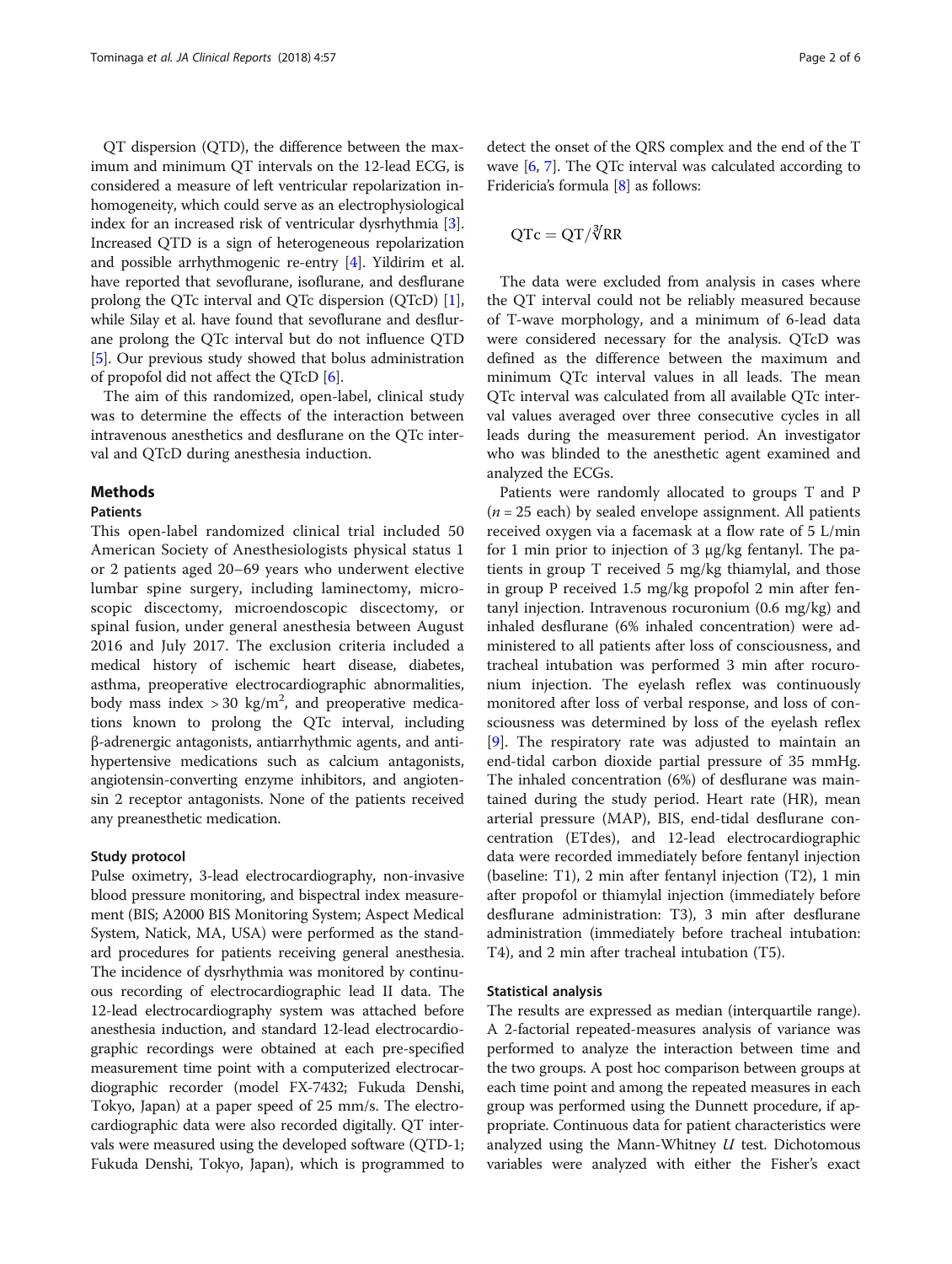probability or chi-squared test. A  $p$  value of  $< 0.05$  was considered statistically significant.

Sample size was determined on the basis of a previous study (SD, 23 ms)  $[6]$  $[6]$ , which indicated that with 22 patients in each group, a power of 90% would be required to detect a difference of 23 ms in the mean QTc interval value between the two groups at a 5% significance level.

# Results

Fifty-three patients, 38 male and 15 female, were enrolled in the study. Of these, 3 patients (1 male patient from each group and 1 female patient from Group T) were excluded because their electrocardiographic data were wrongly entered in the software. Thus, 50 patients were included in the final analysis. None of the participants required vasopressors during the study. Table 1 shows the patient characteristics. There were no significant differences between the two groups. Atrial premature contraction was observed in a patient in group T. Table [2](#page-3-0) shows the values for ETdes, BIS, and circulatory variables for both groups. There were no significant intergroup differences in ETdes. BIS and MAP significantly decreased after anesthesia induction in both groups. The MAP in group P was lower than that in group T after anesthesia induction. There were no significant differences in HR and QTcD at any recorded time point.

Figure [1](#page-3-0) shows the QTc interval values for both groups at each time point. The analysis of variance indicated significant effects of both intravenous agent and time. The interaction between the intravenous agent and the time point was also significant. These findings were confirmed by post hoc testing. In group P, the QTc interval value at T3 was significantly shorter than that at T1. In group T, the QTc interval values at T4 and T5 were significantly longer than that at T1. The QTc interval

| <b>Table 1</b> Patient characteristics |
|----------------------------------------|
|----------------------------------------|

values at T3, T4, and T5 in group T were significantly longer than those in group P.

# **Discussion**

Propofol injection seemed to counteract the QTc interval prolongation associated with desflurane anesthesia induction, while neither intravenous anesthetic agent affected the QTcD.

Previous studies have shown that 6.0% desflurane significantly prolongs the QTc interval  $[1, 10]$  $[1, 10]$  $[1, 10]$  $[1, 10]$ . It was more prolonged with 12% desflurane than 4% sevoflurane [[5\]](#page-5-0). The differences in QT interval between two groups are small in our study. However, the duration of QTc prolongation at T4 and T5 compared to QTc values at T1 (baseline) were 20 (− 4, 44) and 20 (− 3, 43) ms in group T. The QTc interval exceeding 500 ms or prolongation of more than 20 ms from baseline increases the risk of TdP [[11\]](#page-5-0).

Furthermore, desflurane was associated with a high incidence of postoperative ventricular arrhythmias [\[11](#page-5-0)].

Although we found that propofol injection counteracted the QTc interval prolongation associated with desflurane anesthesia induction, our findings were inconsistent with those obtained by Kim et al. [\[12\]](#page-5-0). In their study, administration of desflurane at an inspiratory concentration of 6% after anesthetic induction with propofol 2 mg/kg prolonged the QTc interval [\[12\]](#page-5-0). These discrepancies might be explained by the following observations. First, our data on QT intervals were collected from averaged leads, whereas Kim et al. obtained their data from a single lead. Second, we evaluated the ETdes, whereas Kim et al. did not evaluate these values although they used the same desflurane concentration. We chose to use average values from the 12-lead ECG because of inter-lead variations in the QT interval  $[13]$  $[13]$ . Moreover, we previously found that propofol shortens the QTc interval

| Variables                      | Thiamylal group              | Propofol group               | $P$ value |
|--------------------------------|------------------------------|------------------------------|-----------|
| Patients                       | 25                           | 25                           |           |
| ASA 1/2                        | 14/11                        | 17/8                         | 0.56      |
| Sex (male/female)              | 18/7                         | 18/7                         |           |
| Age (years)                    | 39 (34-51 [24-65])           | 45 (33-57 [26-68])           | 0.79      |
| Height (cm)                    | 168 (161-174 [146-183])      | 171 (162-175 [147-185])      | 0.55      |
| Weight (kg)                    | 63 (53-63 [49-83])           | $60(56-69[46-85])$           | 0.95      |
| BSA $(m^2)$                    | 1.70 (1.56-1.80 [1.40-2.01]) | 1.73 (1.60-1.88 [1.36-1.98]) | 0.68      |
| Sodium (mmol $\vert^{-1}$ )    | 140 (139-142 [138-143])      | 141 (140-142 [139-144])      | 0.06      |
| Potassium (mmol $\vert^{-1}$ ) | 4.2 (4.0-4.3 [3.9-4.5])      | 4.1 (4.0-4.3 [3.6-4.9])      | 0.31      |
| Calcium (mmol $ ^{-1}$ )       | $2.3$ (2.2-2.3 [2.1-2.4])    | $2.3$ (2.2-2.3 [2.1-2.4])    | 0.44      |
| Hemoglobin (g $dl^{-1}$ )      | 14.5 (13.6–15.5 [11.0–16.7]) | 14.4 (13.8-15.0 [12.2-16.4]) | 0.62      |

Values are number, median (IQR [range])

ASA American Society of Anesthesiologists physical status, BSA body surface area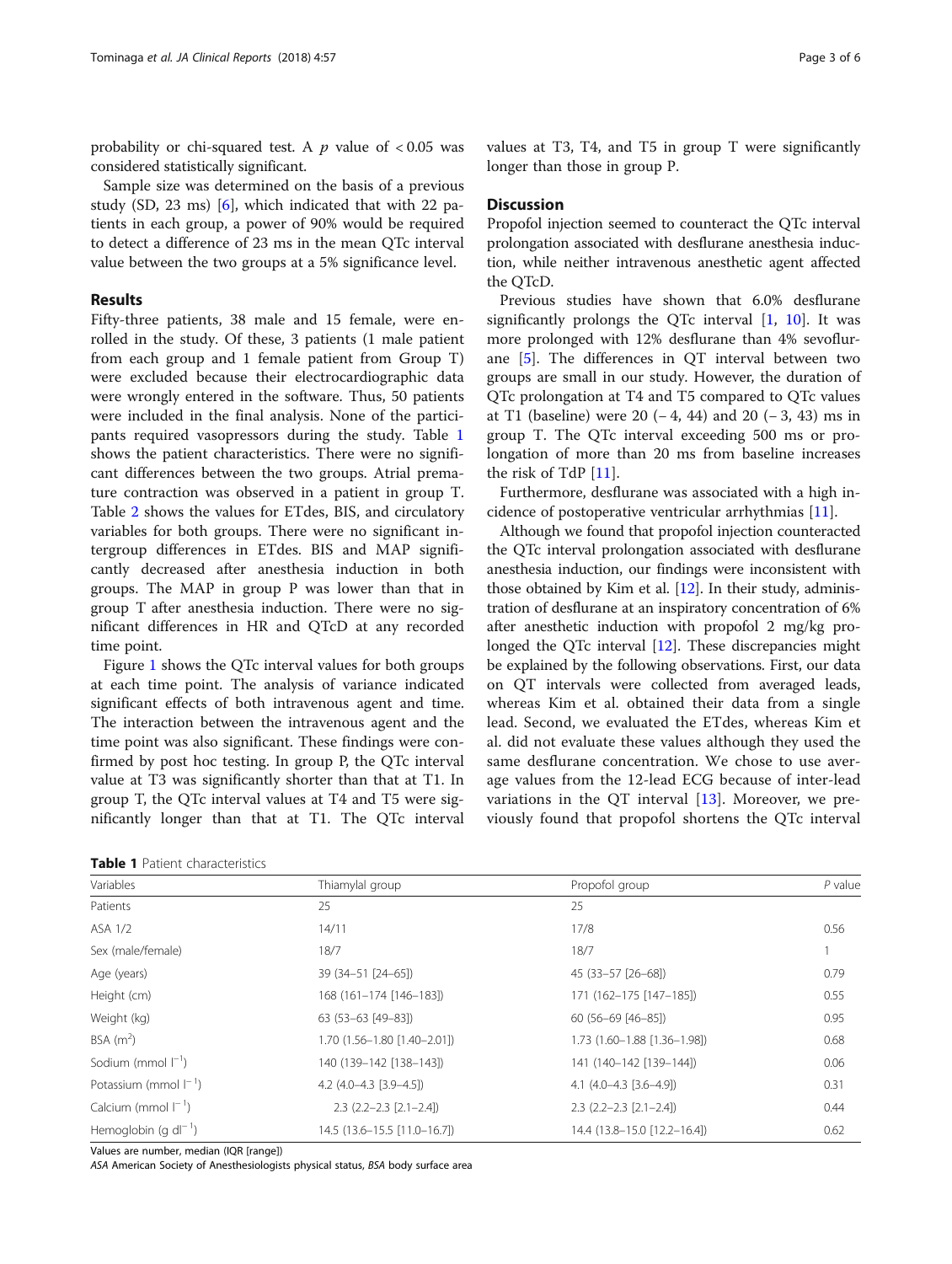<span id="page-3-0"></span>**Table 2** Comparison of selected variables in thiamylal group and propofol group

| Variable                  | Group | T1                   | T <sub>2</sub>      | T3                                | <b>T4</b>                            | T <sub>5</sub>                    |
|---------------------------|-------|----------------------|---------------------|-----------------------------------|--------------------------------------|-----------------------------------|
| ETdes<br>$(vol\%)$        |       |                      |                     |                                   | $3.6$ ( $3.1 - 3.8$ [ $2.7 - 3.9$ ]) | $4.5$ (4.3-4.7 [4.0-5.0])         |
|                           | P     |                      |                     |                                   | $3.3$ (3.0-3.6 [2.8-3.9])            | 4.3 $(4.0-4.6$ [3.7-5.0])         |
| <b>BIS</b>                |       | 97 (94-97 [92-98])   | 95 (92-97 [76-98])  | 45 (35-55 [21-78])*               | 61 (49-68 [39-76])*                  | 57 (50-61 [39-76])*               |
|                           | P     | 95 (90-97 [91-98])   | 95 (91-97 [87-98])  | 51 (45-66 [37-88])*               | 40 (34-46 [26-64])*                  | 39 (35-44 [39-76])*               |
| <b>HR</b><br>$(min^{-1})$ |       | 69 (63-82 [46-103])  | 67 (58-83 [49-109]) | 73 (63-76 [59-101])               | 69 (64-73 [57-88])                   | 68 (64-75 [52-112])               |
|                           | D     | 70 (62-79 [53-108])  | 67 (61-74 [56-101]) | 64 (59-73 [55-101])               | 68 (58-76 [53-87])                   | 66 (61-72 [49-96])                |
| <b>MAP</b><br>(mmHg)      |       | 93 (86-104 [71-125]) | 95 (90-98 [81-142]) | 89 (82-99 [69-116])*              | 81 (72-88 [58-107])*                 | 81 (74-90 [63-140])*              |
|                           | D     | 94 (81-102 [74-139]) | 90 (83-96 [70-125]) | 76 (64-84 [59-102]) <sup>#*</sup> | 69 (62-78 [51-107]) <sup>#*</sup>    | 71 (64-85 [56-112]) <sup>#*</sup> |
| QTcD<br>(ms)              |       | 52 (39-55 [24-74])   | 48 (42-62 [22-79])  | 44 (34-55 [24-80])                | 43 (34-56 [20-96])                   | 44 (38-56 [22-72])                |
|                           | D     | 40 (34-53 [29-57])   | 41 (32-58 [28-90])  | 48 (42-62 [20-82])                | 39 (32-48 [22-75])                   | 40 (31-45 [24-64])                |
|                           |       |                      |                     |                                   |                                      |                                   |

Values are median (IQR [range])

T1 before fentanyl injection (baseline), T2 2 min after fentanyl injection, T3 1 min after propofol or thiamylal injection, T4 immediately before intubation, T5 2 min after intubation, ETdes end-tidal desflurane concentration, BIS bispectral index score, HR heart rate, MAP mean arterial pressure, QTcD heart rate-corrected QT interval dispersion

 $*p$  < 0.05 vs. T1 values or T4 values (in ETdes);  $tp$  < 0.05 vs. thiamylal group

[[6,](#page-5-0) [14\]](#page-5-0), and an injection of propofol counteracted the QTc interval prolongations associated with sevoflurane anesthesia induction [[2\]](#page-5-0) and antiemetic dose of droperidol [[15\]](#page-5-0).

Sympathetic stimulation is one of the factors interfering with the QTc interval. Direct laryngoscopy and intubation can cause this stimulation [\[16\]](#page-5-0), and the effect of desflurane irritation on the respiratory tract mucosa has also been attributed to the release of catecholamines. The administration of desflurane at an inspiratory concentration of 1 MAC after anesthesia induction with propofol and 2 μg/kg fentanyl did not suppress tracheal intubation-induced QT

prolongation [[12](#page-5-0)]. However, in our study, premedication with 3 μg/kg fentanyl may have prevented the QTc interval prolongation to some extent by attenuation of the sympathetic stimulus during intubation. Chang et al. reported that pretreatment with 2 μg/kg fentanyl significantly diminished the QTc interval prolongation associated with laryngoscopy and tracheal intubation [\[17\]](#page-5-0).

The changes in the QTc interval reflect the effects of the drugs and the depth of anesthesia on the ionic currents in cardiac myocytes. There are at least six distinct potassium currents in cardiac myocytes [\[18\]](#page-5-0), with the main currents being the delayed rectifier (IK) and inward rectifier (IK1)



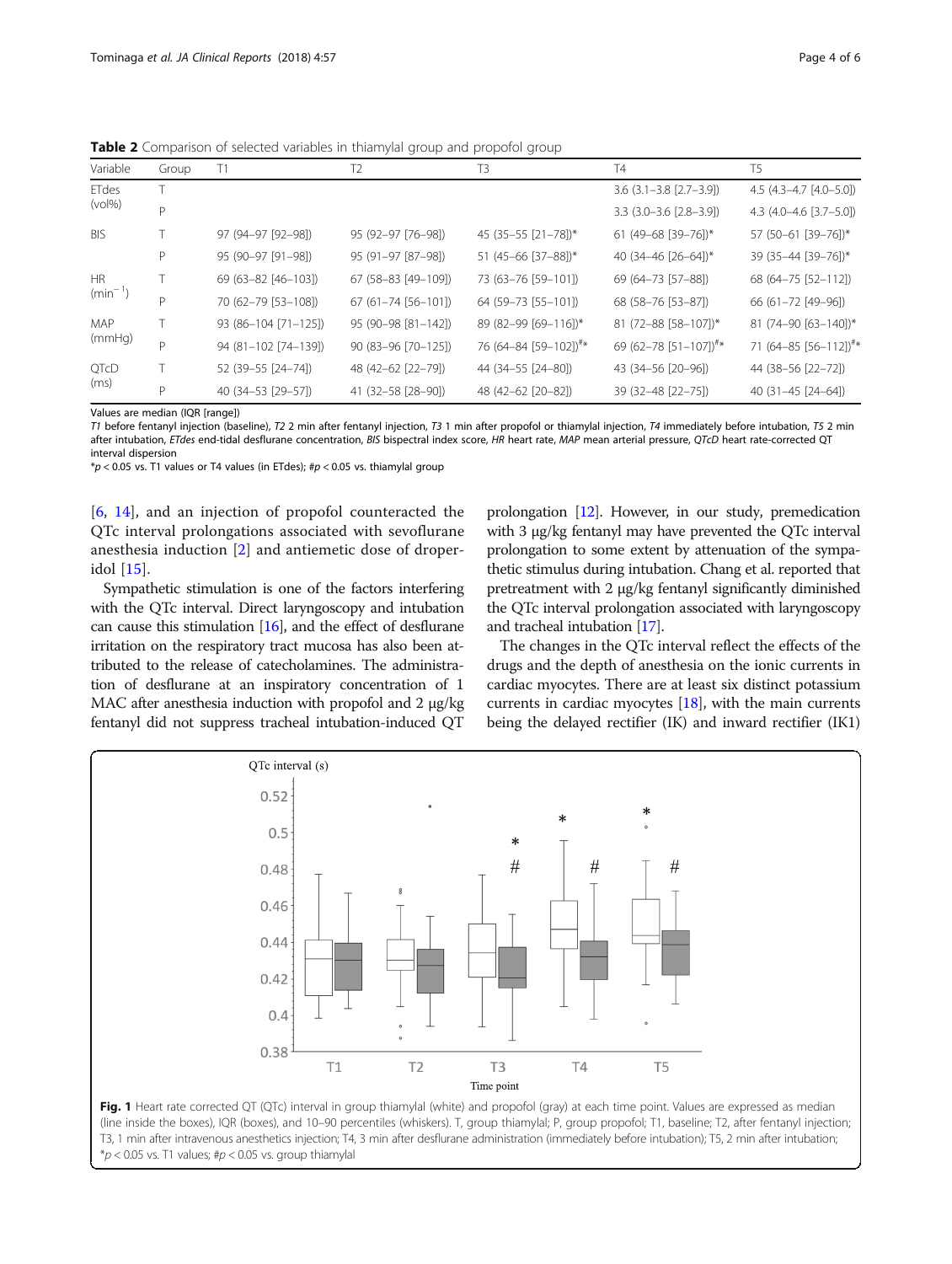currents. IK1 is the prime determinant of the resting conductance of cardiac myocytes, and IK is a key determinant of the action potential duration (APD). The IK current consists of a rapid component (IKr) and a slow component (IKs). Volatile anesthetics are known to cause IK current inhibition [\[4\]](#page-5-0). IK inhibition prolongs myocyte repolarization, thereby prolonging the QT interval. However, each volatile anesthetic affects the IKr and IKs channels differently, resulting in varying degrees of QT prolongation. Desflurane has been shown to inhibit IK currents, which is associated with significant lengthening of the APD, and the effects of desflurane primarily represented depression of IKs [\[19\]](#page-5-0).

In contrast, it is important to note that the propofol concentrations required for IK suppression are higher than those currently used in clinical scenarios [\[20\]](#page-5-0). In addition, propofol predominantly suppresses L-type calcium currents (ICa) in a concentration-dependent manner and shortens the APD [[21](#page-5-0)], and the QTc interval was shortened at a propofol concentration of 30 μM in rabbit myocytes [[21\]](#page-5-0). The half maximal inhibitory concentration for the inhibitory effect of propofol on ICa was 9.8 μM  $[20]$  $[20]$  $[20]$ . The anesthetic effect of propofol is maintained in humans at blood concentrations ranging from 3.4 (19 μM) μg/mL to 4.5 (25 μM) μg/mL [\[22](#page-5-0)]. However, it is essential to consider its binding to blood proteins because this can reduce the free aqueous and effective concentration of propofol [[23](#page-5-0)]. If protein binding is taken into account, the clinically relevant concentration of propofol is less than 2 μM  $[24]$  $[24]$  $[24]$ . However, a previous review article showed that propofol inhibits the ICa even at clinical concentrations (1 μM) [\[20](#page-5-0)]. Blockage of the ICa is known to attenuate the QT interval-prolonging effects of many drugs [\[25\]](#page-5-0).

Previous studies have shown that QTcD is increased in patients with ischemic heart disease [[26,](#page-5-0) [27](#page-5-0)] and that QTcD may be a predictor of dysrhythmic events in patients with congestive heart failure [[28\]](#page-5-0). However, there have been conflicting reports on the QTcD-prolonging effects of desflurane  $[1, 5]$  $[1, 5]$  $[1, 5]$  $[1, 5]$ . Our previous studies showed that propofol or thiamylal with sevoflurane does not affect QTD in similar study populations [\[2](#page-5-0), [14\]](#page-5-0). Altogether, these studies suggest that co-existing cardiac disease could influence QTcD during desflurane anesthesia induction.

The present study had several limitations. Although manual measurement using a digitizer is the standard method to assess the QT interval, we used QT automatic analysis software. This software shows superior reproducibility and a few differences from manual measurements [[29](#page-5-0)]. Although we did not prove that 5 mg/kg thiamylal was equipotent to 1.5 mg/kg propofol, our previous study showed that these doses of thiamylal and propofol decreased BIS to the same level during total intravenous anesthesia induction using them [[2\]](#page-5-0). Although desflurane is known to prolong the QT interval significantly [\[11,](#page-5-0) [30](#page-5-0)], we never actually measured the QT interval during anesthesia induction in a desflurane-alone study population. However, desflurane is not generally administrated as the sole agent for anesthesia induction because of its potential to cause airway irritation. Furthermore, ETdes had not been maintained at a stable level. However, ETdes at T4 was measured during ventilation by face mask, on the other hand that at T5 was measured during ventilation by endotracheal tube.

# Conclusions

The present study showed that propofol, but not thiamylal, counteracted the QTc interval prolongation during anesthesia induction with desflurane. On the other hand, the use of propofol and thiamylal during anesthesia induction with desflurane did not affect the QTcD. Thus, we believe that propofol is more suitable than thiamylal for anesthesia induction with desflurane in patients with risk factors for ventricular dysrhythmia.

#### Abbreviations

APD: Action potential duration; BIS: Bispectral index score; ECG: Electrocardiogram; ETdes: End-tidal desflurane concentration; HR: Heart rate; ICa: L-type calcium currents; IK: Delayed rectifier potassium current; IK1: Inward rectifier potassium current; IKr: Rapid component of IK; IKs: Slow component of IK; MAC: Minimum alveolar concentration; MAP: Mean arterial pressure; QTc interval: Heart rate-corrected QT interval; QTcD: QTc dispersion; QTD: QT dispersion; TdP: Torsade de pointes

#### Funding

This research was supported, in part, by research funds to promote the hospital functions of the Japan Labor Health and Welfare Organization.

#### Availability of data and materials

Please contact author for data requests.

#### Authors' contributions

ST and YT carried out all parts of this study. SU, MO (Ono), NO, and MO (Oji) collected the clinical data. MF and TH revised the presentation and the manuscript. All authors read and approved the final manuscript.

#### Ethics approval and consent to participate

The study protocol was approved by the Nagasaki Rosai Hospital Institutional Research and Ethics Committee on 27 June 2016 (No. 28007). Written informed consent was obtained from each participant.

#### Consent for publication

Not applicable.

#### Competing interests

The authors declare that they have no competing interests.

#### Publisher's Note

Springer Nature remains neutral with regard to jurisdictional claims in published maps and institutional affiliations.

#### Author details

<sup>1</sup>Department of Anesthesia, Nagasaki Rosai Hospital, 2-12-5 Setogoe, Sasebc 857-0134, Japan. <sup>2</sup>Department of Anesthesiology, Nagasaki University School of Medicine, 1-7-1 Sakamoto, Nagasaki 852-8501, Japan.